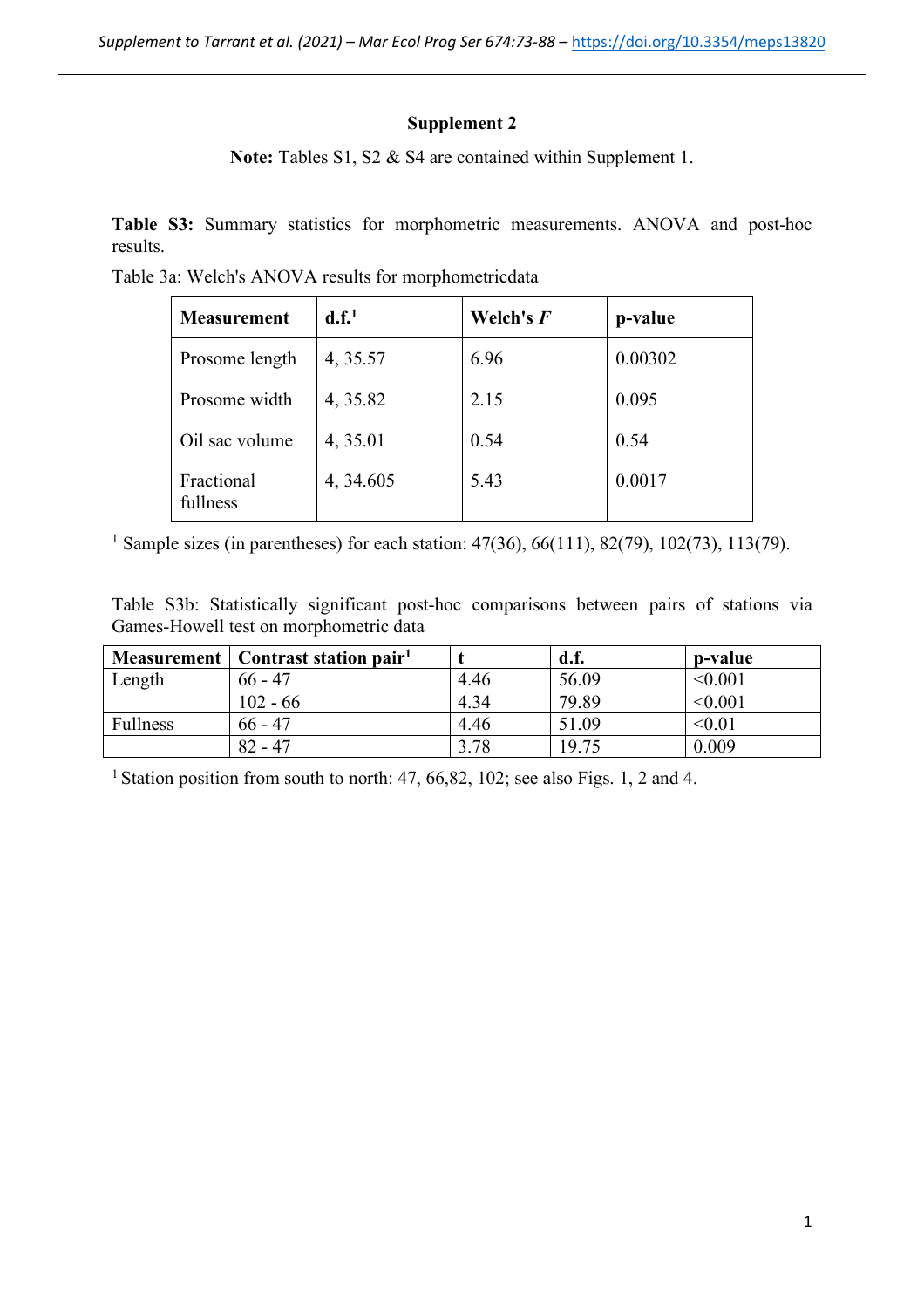**Table S5:** Summary statistics for gene expression in field-collected copepods. ANOVA and post-hoc results.

| Gene         | $\mathbf n$ | d.f. <sup>1</sup> | Welch's $F$ | p-value |
|--------------|-------------|-------------------|-------------|---------|
| <b>ELOV</b>  | 10          | 3, 16.39          | 19.64       | < 0.001 |
| FABP         | 10          | 3, 18.40          | 30.60       | < 0.001 |
| GPATa        | 10          | 3, 19.29          | 1.46        | 0.26    |
| GPATb        | 10          | 3, 19.12          | 3.26        | 0.044   |
| <b>PEPCK</b> | $6 - 7$     | 3, 11.19          | 1.19        | 0.36    |
| PDKa         | $6 - 7$     | 3, 11.20          | 0.30        | 0.83    |
| Lipase       | $6 - 7$     | 3, 11.29          | 0.78        | 0.53    |

Table 5a: Welch's ANOVA results for gene expression

<sup>1</sup> Sample sizes (in parentheses) for each station: 47(36), 66(111), 82(79), 102(73), 113(79).

Table S5b: Statistically significant post-hoc comparisons between pairs of stations via Games-Howell test on gene expression

| Gene              | Contrast station pair |      | d.f.  | p-value |
|-------------------|-----------------------|------|-------|---------|
| <b>ELOV</b>       | $66 - 47$             | 7.06 | 10.95 | < 0.001 |
|                   | $102 - 66$            | 4.00 | 9.66  | 0.012   |
| FABP              | $66 - 47$             | 3.96 | 10.67 | 0.01    |
|                   | $102 - 66$            | 9.55 | 16.84 | < 0.001 |
|                   | $102 - 82$            | 3.70 | 10.89 | 0.016   |
| GPAT <sub>b</sub> | $102 - 66$            | 2.98 | 14.94 | 0.042   |

<sup>1</sup> Station position from south to north: 47, 66, 82, 102; see also Figs. 1, 2 and 4.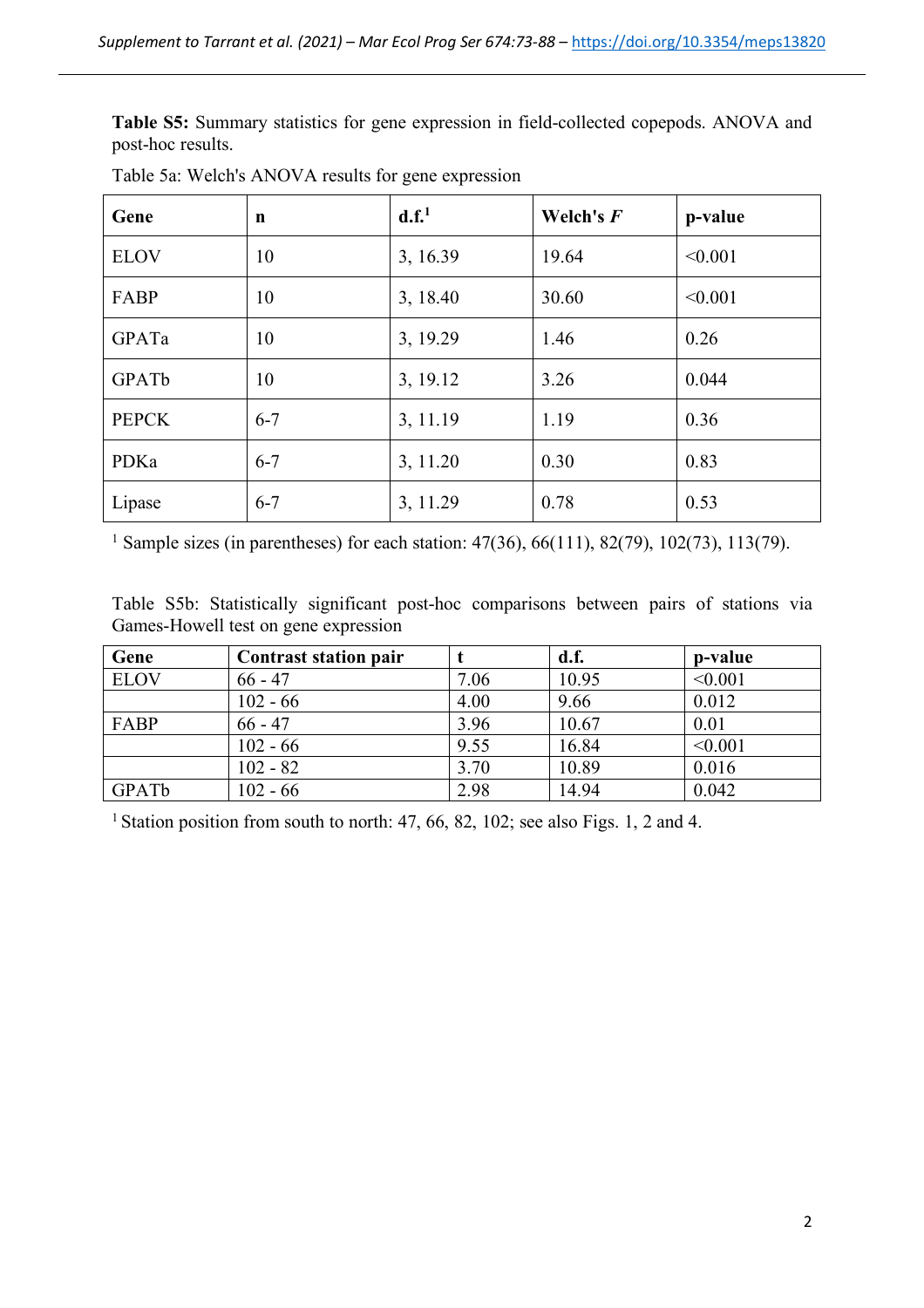**Table S6:** Summary statistics for feeding experiments. Sample sizes, ANOVA and post-hoc results Table S6a: Sample size per group

| Genes                         | Field |                | Short Fed   Short Starved | Long Fed | Long Starved |
|-------------------------------|-------|----------------|---------------------------|----------|--------------|
| ELOV, FABP, GPATa,<br>& GPATb | 20    | 6              | 8                         | 11       | 13           |
| PEPCK, PDKa & Lipase          | 12    | $\overline{4}$ |                           | 8        | C            |

## Table S6b: Welch's ANOVA results

| Gene         | d.f.     | Welch's F | p-value |
|--------------|----------|-----------|---------|
| <b>ELOV</b>  | 4, 22.85 | 19.77     | < 0.01  |
| FABP         | 4, 22.95 | 13.35     | < 0.01  |
| GPATa        | 4, 19.57 | 0.55      | 0.70    |
| GPATb        | 4, 21.19 | 21.67     | < 0.01  |
| <b>PEPCK</b> | 4, 11.24 | 7.73      | < 0.01  |
| PDKa         | 4, 11.82 | 1.58      | 0.24    |
| Lipase       | 4, 11.90 | 0.80      | 0.55    |

## Table S6c: Statistically significant post-hoc comparisons via Games-Howell test

| Gene         | Contrast                    | t    | d.f.  | p-value |
|--------------|-----------------------------|------|-------|---------|
| <b>ELOV</b>  | Field - Long Fed            | 4.77 | 19.4  | < 0.01  |
|              | Field - Long Starved        | 7.32 | 26.9  | < 0.01  |
|              | Short Fed - Long Fed        | 4.88 | 13.4  | < 0.01  |
|              | Short Fed - Long Starved    | 7.92 | 16.8  | < 0.01  |
|              | <b>Short Starved - Long</b> | 4.12 | 15.8  | < 0.01  |
|              | Starved                     |      |       |         |
| FABP         | Field - Short Fed           | 6.24 | 23.74 | < 0.01  |
|              | Field - Short Starved       | 3.60 | 10.56 | 0.03    |
|              | Field - Long Fed            | 5.48 | 23.71 | < 0.01  |
|              | Field - Long Starved        | 7.03 | 29.13 | < 0.01  |
| GPATb        | Field - Short Starved       | 5.44 | 25.02 | < 0.01  |
|              | Field - Long Fed            | 6.94 | 18.00 | < 0.01  |
|              | Field - Long Starved        | 8.60 | 25.41 | < 0.01  |
|              | Short Fed - Long Fed        | 3.92 | 14.51 | 0.01    |
|              | Short Fed - Long Starved    | 4.86 | 13.33 | < 0.01  |
|              | Short Starved - Long Fed    | 3.56 | 13.92 | 0.02    |
|              | <b>Short Starved - Long</b> | 4.82 | 18.05 | < 0.01  |
|              | Starved                     |      |       |         |
| <b>PEPCK</b> | Field - Long Fed            | 3.64 | 17.84 | 0.01    |
|              | Field - Long Starved        | 4.72 | 13.61 | < 0.01  |
|              | Short Fed - Long Starved    | 4.56 | 8.72  | 0.03    |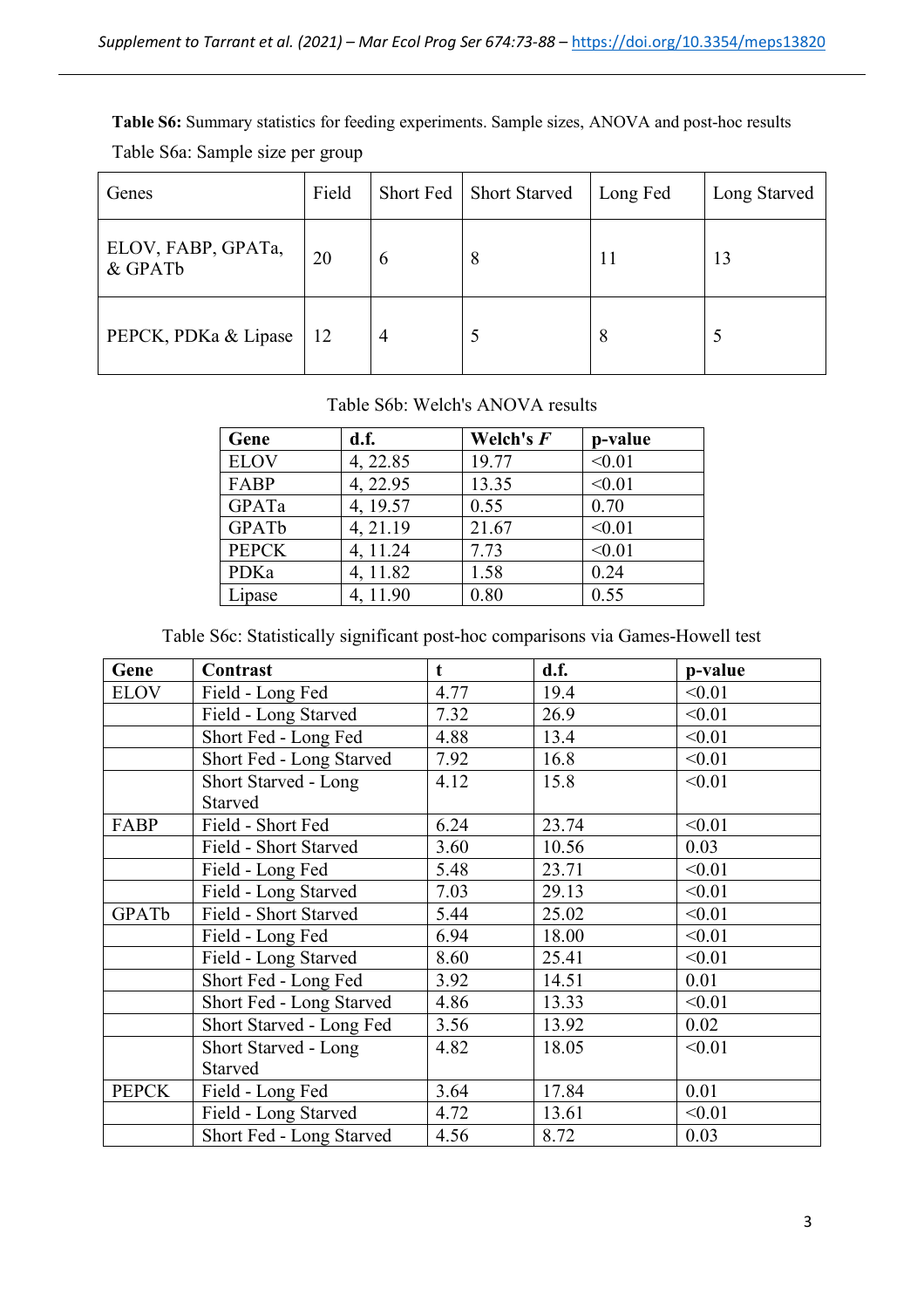

Figure S1: Prosome length and oil sac volume measurements for 378 field-collected copepods. The line was manually fitted to separate the top 1.5% of measurements and represents the size-dependent apparent maximum oil storage capacity (approach modeled after Miller et al. 2000): Max volume  $(mm^3)$  = [Prosome length  $(mm) * 0.588$ ] - 1.255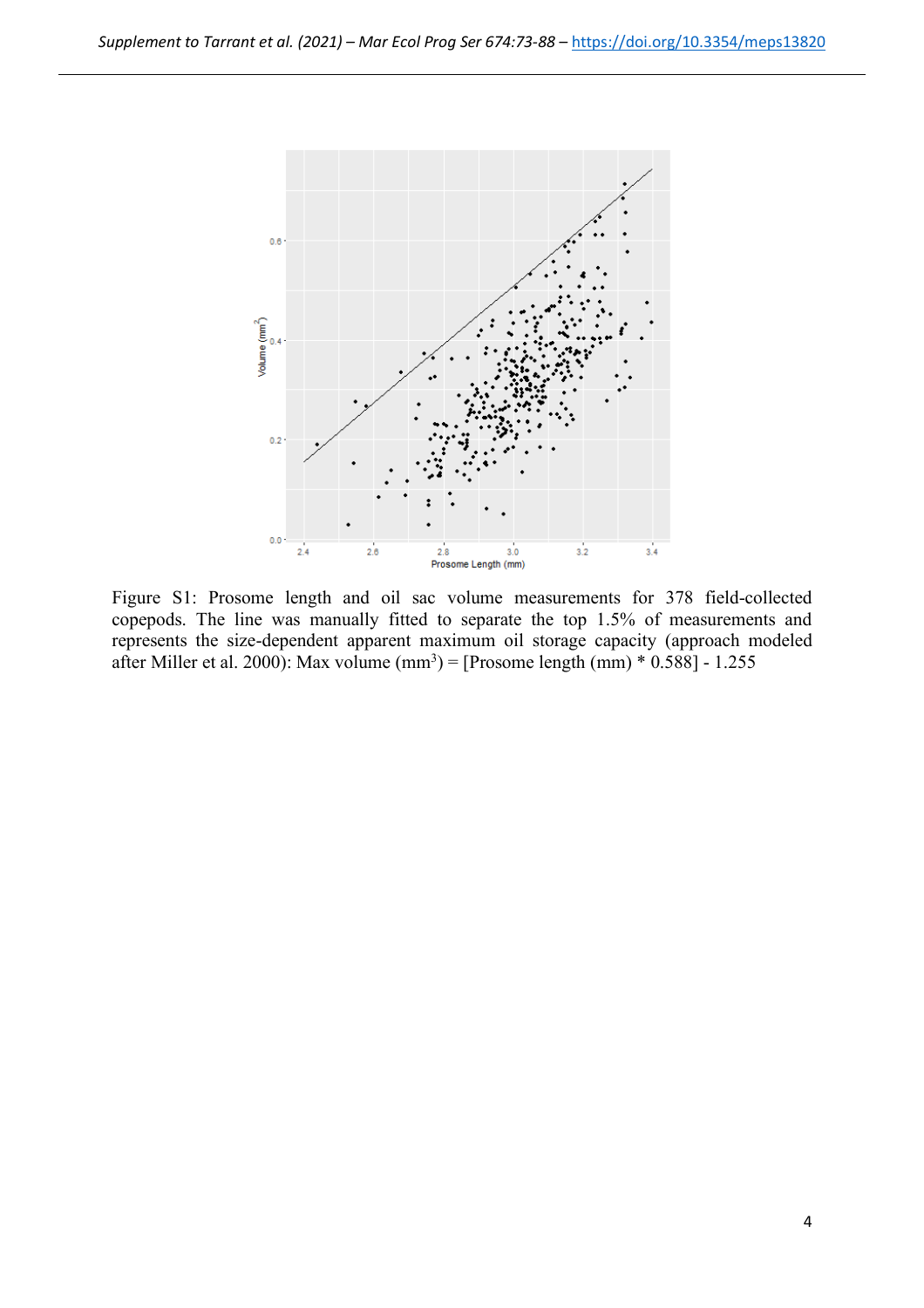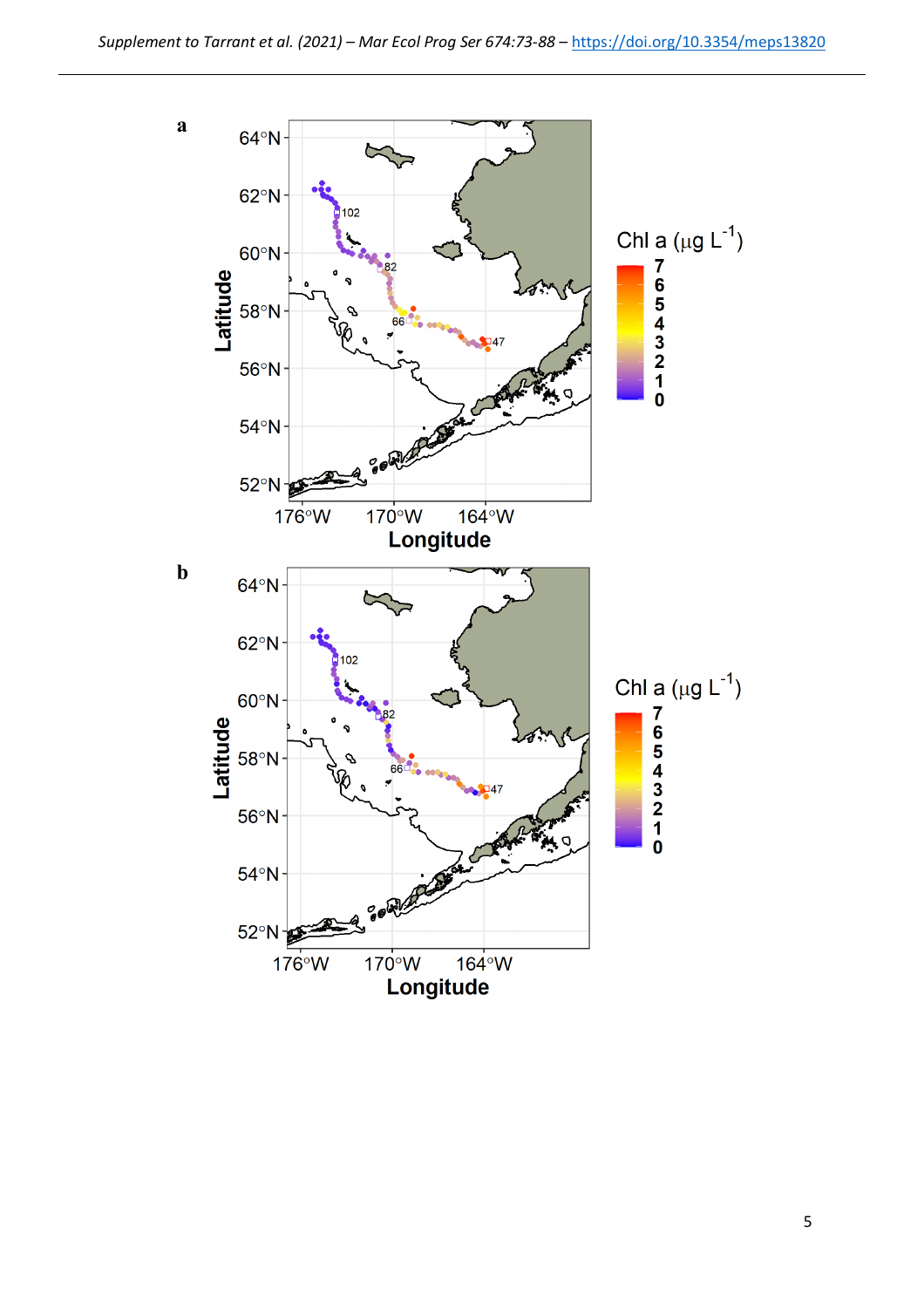

Figure S2: Chl*a* for each station in September - October 2015 at depths of 0 m (a), 30 m (b) and 50 m (c). The cruise track follows the 70m isobath of the eastern Bering Sea shelf, west of the Alaskan mainland. The solid black line is the 200 m isobath, indicating the shelf edge. Numbers and open square symbols indicate focal stations for molecular studies of *Calanus glacialis*.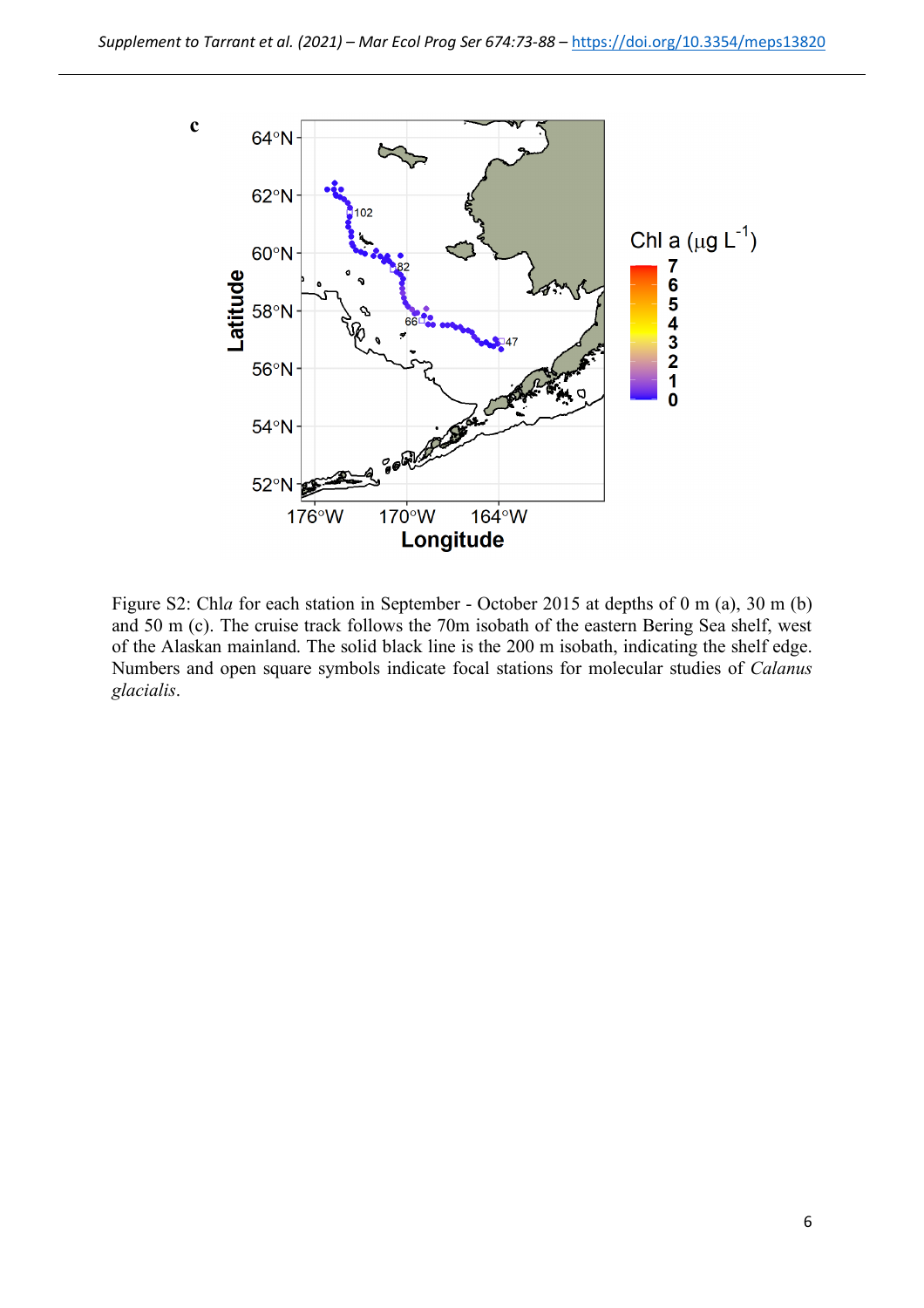

Figure S3: Expression of lipid storage genes versus morphometric parameters. Gene expression values (arbitrary fluorescence units) have been log<sub>2</sub>-transformed and normalized to expression of a reference gene (EF1a, see also Materials and Methods). ELOV was negatively correlated with oil sac volume and fractional fullness; other relationships were not statistically significant.